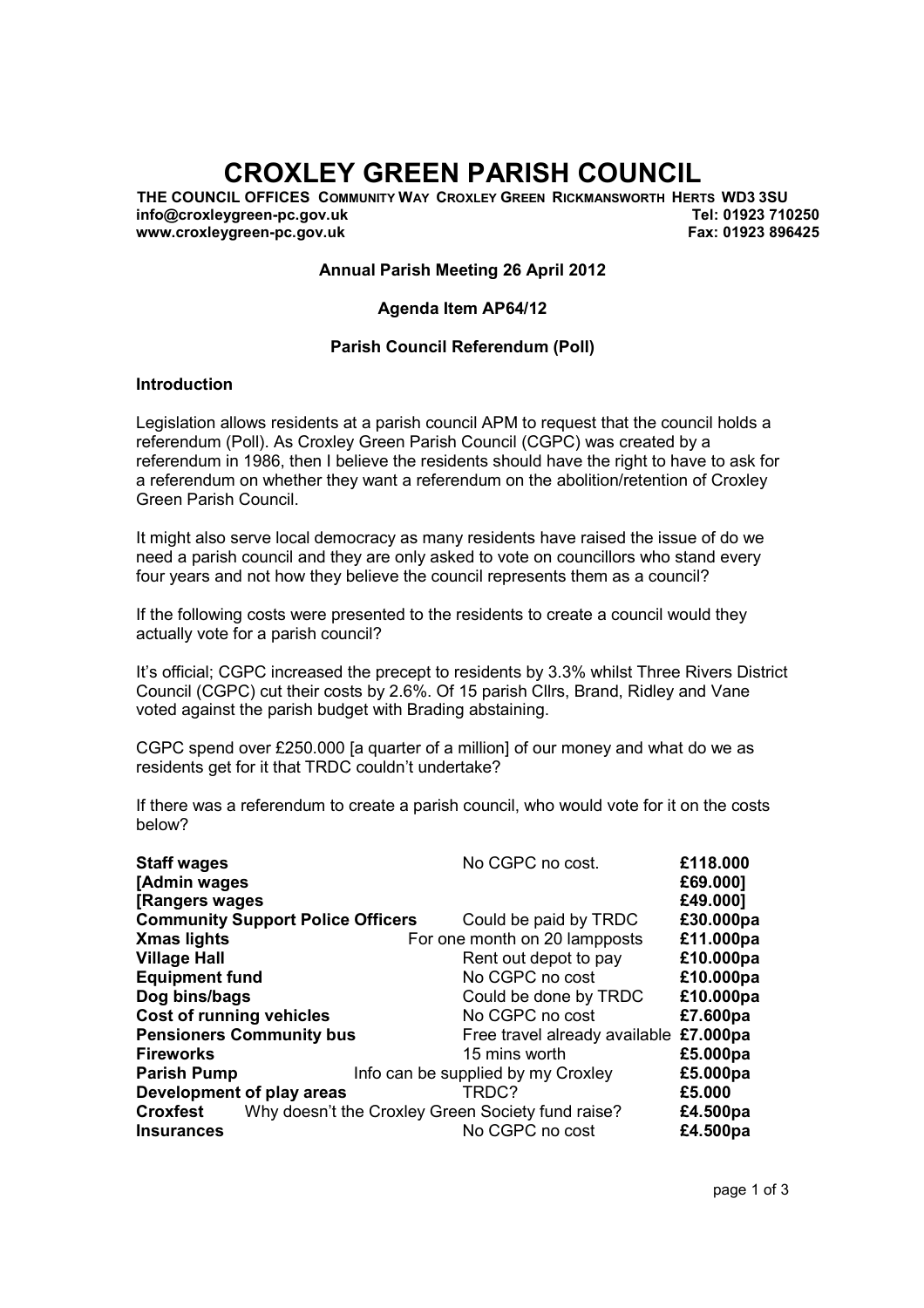| <b>Toilets for Revels</b>        | TRDC could pay       | £1.000pa |
|----------------------------------|----------------------|----------|
| <b>Accountant's fees</b>         | No CGPC no cost      | £2.700pa |
| <b>H/R</b> consultant            | No CGPC no cost      | £2.700pa |
| <b>Water rates</b>               | No CGPC no cost      | £2500pa  |
| <b>Clerks vehicle allowance</b>  | Why? No CGPC no cost | £1.200pa |
| Grants                           | TRDC?                | £2.000pa |
| <b>Roads/Street furniture</b>    | TRDC?                | £1.600pa |
| <b>Pensioners Seaside outing</b> | Why does CGPC pay?   | £1.000pa |
| <b>Plants etc</b>                | TRDC?                | £1.000   |
| <b>Craft W/Shop Day</b>          | Local group grant    | £750     |
| Other office costs etc           | No CGPC no cost      | £20.000  |

CGPC have only just admitted after four years that it costs residents over £15.000pa to tend the Green, when for years they have claimed they do it for free, self delusional or deliberately giving false information to residents? They still have no idea of how much it would cost if TRDC cut the Green and charged via special expenses. TRDC are taking over the emptying of the litterbins on the green for no extra cost, which is part of the existing contract. Something I initiated.

CGPC own no land except their depot and only have responsibility for two bus stops and sub contract for TRDC in the main. Other parish councils own land and Sarratt Parish Council who own their Green/Commonwood and Dawes Common and Penmans Green only costs residents £80.000pa. £40.000 groundwork's.

Watford Rural is in the same situation as CGPC, they own no land. They also have no ground staff costs as all work is undertaken by TRDC, when CGPC is estimated at £110.000pa.

If TRDC could arrange via special expenses to pay for the Police Community Support Officers (PCSOs) and were allowed to lease out the depot and council offices to pay for Village hall, would there be a need for a parish council and if it was abolished we as residents might be £200.000pa better off.

HCC are turning off lights to save money, CGPC are spending £11.000 to attach Xmas fairy lights to lampposts that are left on for one month.

When the parish council hold their surgeries at the library go along and ask them what they actually do that TRDC or County can't and where can they save residents money.

Why did CGPC give £4.500 to the Croxley Green Society (CGS) when the estimate they presented was £900 in error and there was no documentation to substantiate their stage hire claim and why didn't CGPC insist on three stage hire estimates, would they have from any other organisations applying for public money,

Is it because there are too many councillors with either Croxley Green Residents Association (CGRA) or CGS association?

Is Cllr Martins dad, P Foster president of the CGS and Shafe's husband treasurer and both do not declare interests?

Do the public know?